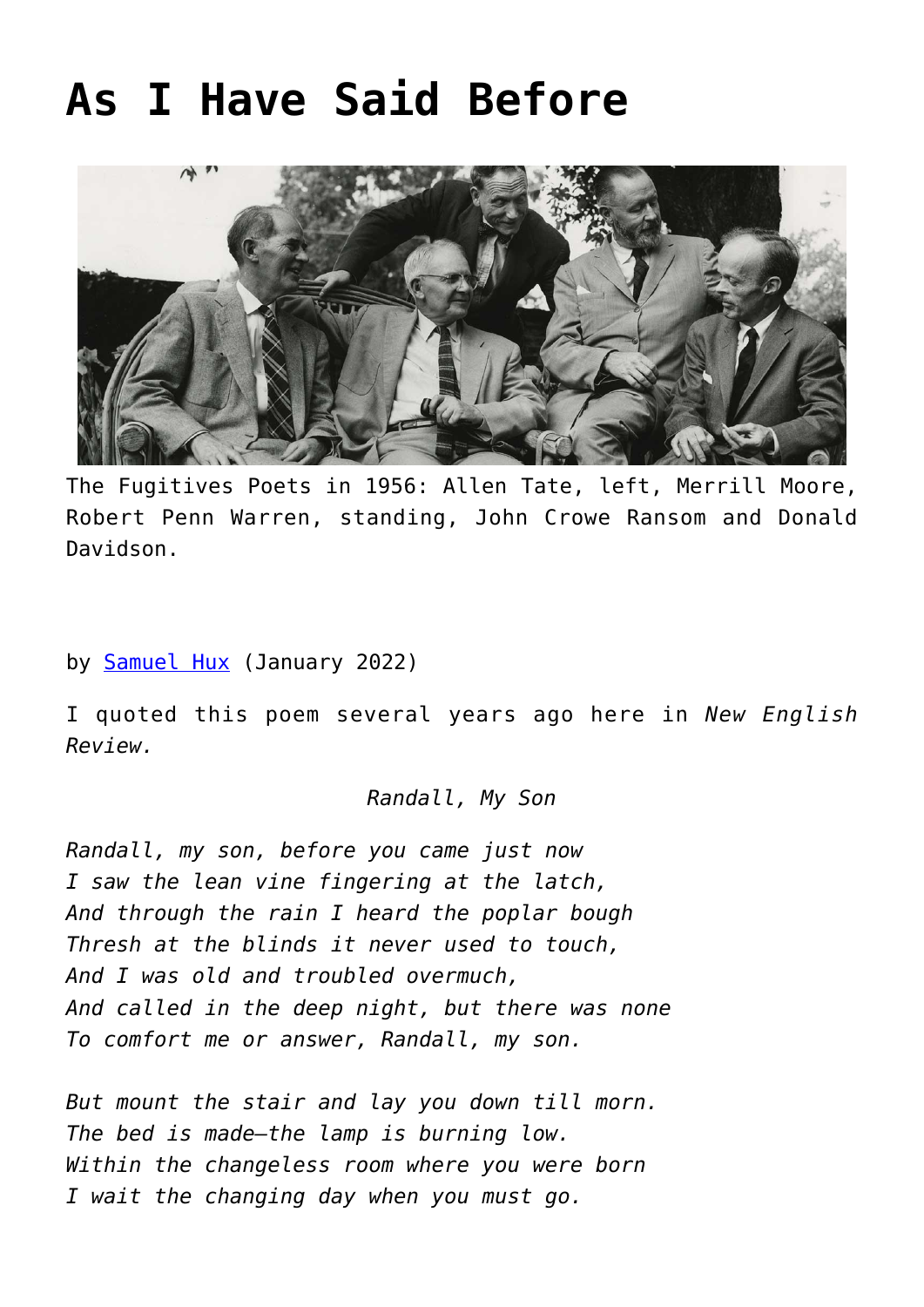*I am unreconciled to what I know, And I am old with questions never done That will not let me slumber, Randall, my son.*

*Randall, my son, I cannot hear the cries That lure beyond familiar fields, or see The glitter of the world that draws your eyes. Cold is the mistress that beckons you from me. I wish her sleek hunting might never come to be— For in our woods where deer and fox still run An old horn blows at daybreak, Randall, my son.*

*And tell me then, will you some day bequeath To your own son not born or yet begotten, The lustre of a sword that sticks in sheath, A house that crumbles and a fence that's rotten? Take, what I leave, your own land unforgotten; Hear, what I hear, in a far chase new begun An old horn's husky music, Randall, my son.*

The poem was written at least 60-odd years ago, probably more, by Donald Davidson. I've read it a couple of dozen times, possibly more, and it moves me profoundly every time. Its form is breathtakingly beautiful, four seven-line stanzas, essentially iambic pentameter with an occasional spondaic foot and well-placed trochaics (as in "Randall"), each stanza graced with an ABABBCC rhyme scheme with the first C lines all rhyming with "son." Davidson was a craftsman who did not care to make his poetry sound gutsy and demotic like common speech; he does not slavishly complement the reader by implying that he or she too is a poet deep down. As beautiful as the form itself is the sentiment, a sense of the domestically inevitable touched with the innocently tragic. Sounds autobiographical, but isn't: Davidson had no son. Randall's literary relative is the protagonist of the old Border Ballad "Lord Randall," but his father is no relation to Lord Randall's mother. The father is as conservative as Davidson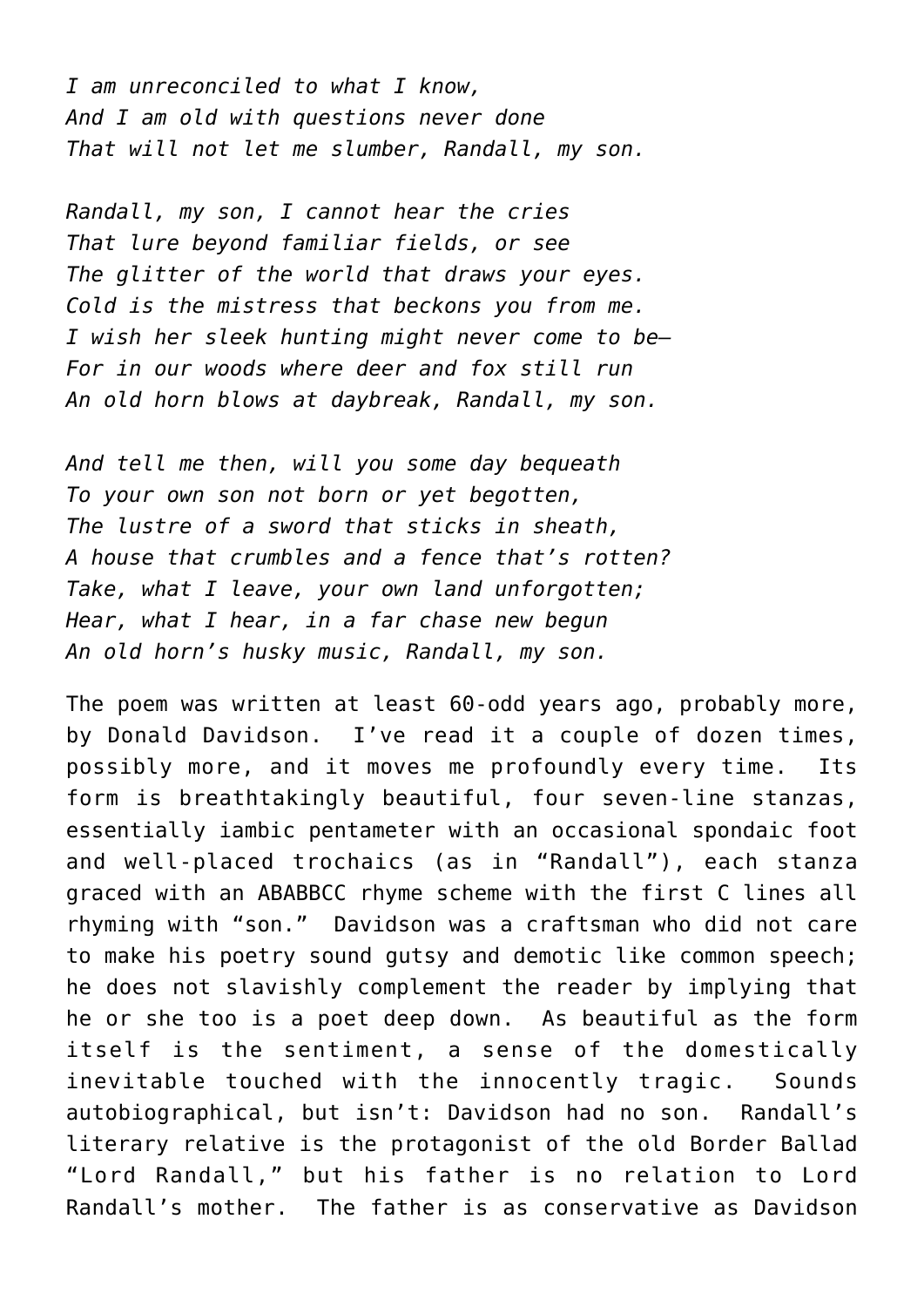himself. He has spent his life creating a traditional small world to pass on to his son, but he suspects and fears that a world of temptations out there will draw, is drawing, his heir away.

"Randall, My Son" is a small delicate masterpiece. But few will read it. Because only a few will own Davidson's *Poems, 1922-1961* published by University of Minnesota Press in 1966. They will not find it in an anthology unless an old and outdated one. No student in an English course will find it assigned, not given the disposition of English departments today. For Donald Davidson, 1893-1968, as excellent a poet and man of letters as he was, committed what is now the unforgiveable sin: *he was a segregationist*. (Apparently T.S. Eliot's "polite" Anti-Semitism and Ezra Pound's fascistic variety of the disease are not so problematic.)

A longtime Professor of English at Vanderbilt, he was a "Fugitive" poet along with John Crowe Ransom, Allen Tate, Robert Penn Warren, and Merrill Moore. . . and a principal author of the Southern Agrarian manifesto *I'll Take My Stand.* But unlike the others above he never moved away and never modified his "Stand." Ransom and Tate died the Burkean conservatives they always were, Warren moved leftward to respectable liberalism, and Moore kept to the practices of psychoanalyst and sonneteer. Moore eventually fell out of fame (unjustly I think) but any broad anthology of American poetry that does not include the other three is a literary disgrace. But Davidson? Well, that's a disgrace too. Would any respectable musicologist writing the history of music or editing selections fail to mention or accord notice to Richard Wagner? We know the answer to that.

Davidson was not simply a segregationist, as most of the Southern population was in his day; segregation was a part of his "Stand"—he was a prominent member of the Tennessee alliance with the White Citizen's Councils. And while he often complimented Blacks—or "the Negro" as he and practically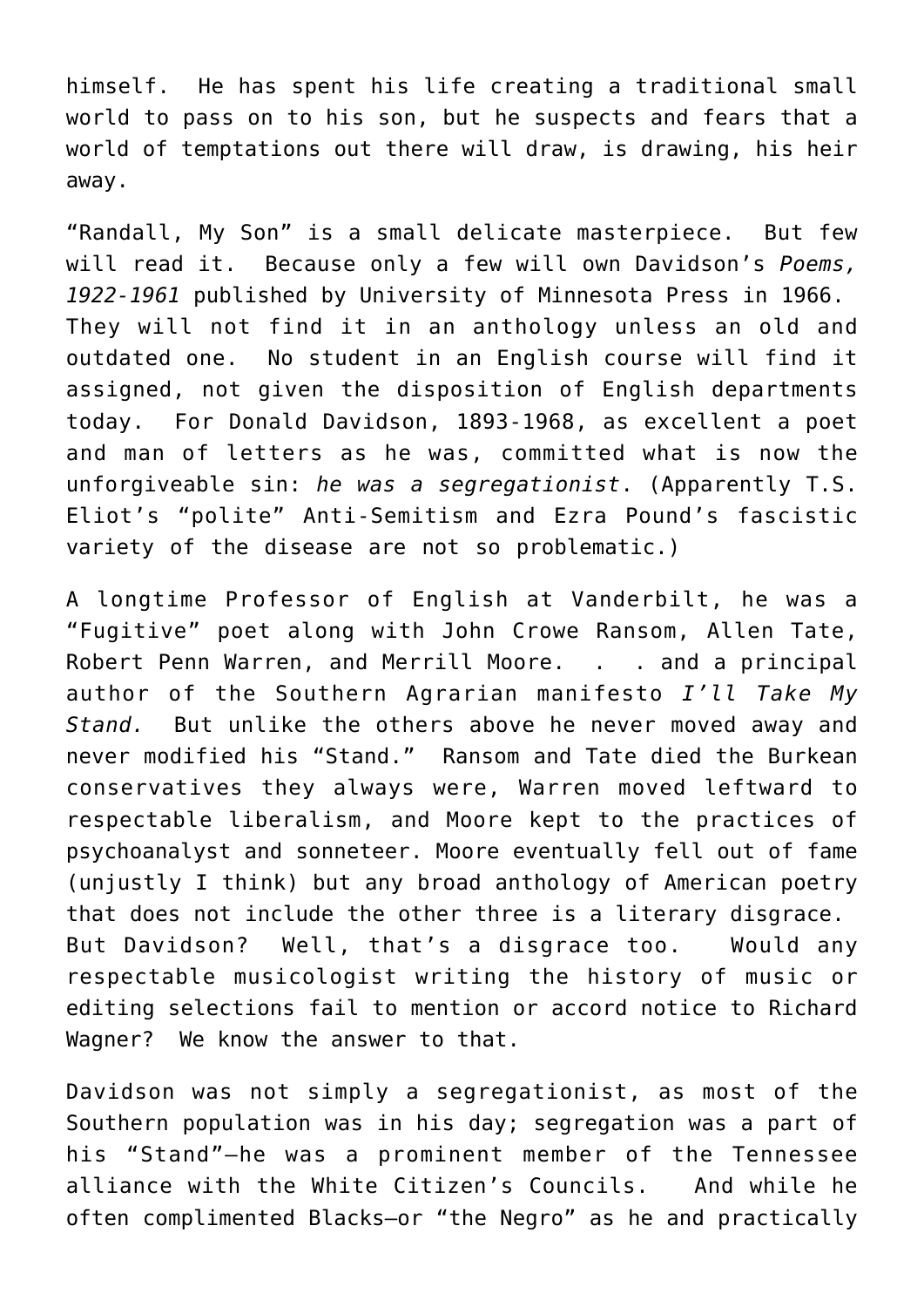all Whites called them—for their own traditions, he could call them "amiable children of cannibals." But how many of his "censors" have knowledge of his rhetoric? How many have read *Still Rebels, Still Yankees*?—which in spite of the provocative title is not a neo-Confederate tract, but an argument for regionalist integrity. What his censors know is simply that *he was a committed segregationist who made no bones about it.* 

*Censors?* I mean the editors of literary anthologies and the English Department professoriate from which they derive. I do not mean, for instance, the Black intellectuals and casuals applauding the "de-sculpturalization" of Robert E. Lee. Find any such who knows of Davidson's sins and I will eat his hat or her bonnet.

But it is a legitimate question how a man as intelligent as Davidson was (Read him! His prose is criminally brilliant, by which I mean smarter than the law should allow) could remain a committed segregationist. I know I could not have. Which last sentence is an introduction to a necessary memoirdigression to establish my "credentials" so to speak. As I've said before in other essays. . .

Although my earliest friend when I was three or four on my grandparents' farm was a Negro (as he was then) kid slightly my elder, whom I admired and adored, I grew up in a totally segregated North Carolina town where I had no social intercourse with Blacks and, as a matter of fact, thought not very much about them. They lived and schooled over there, "we" over here. I neither supported segregation nor decried it. It simply was a fact of life, the same way the Tar River which cut the town in half was a fact of nature. Only when I became a teenage soldier boy did I rub shoulders with Blacks. As I have narrated before, when basic training was over, I and two mates with brief furloughs set off for our home town and county: I, a farmer in his 20s, and a Black my age whom I had never known before the army. Somewhere late at night in South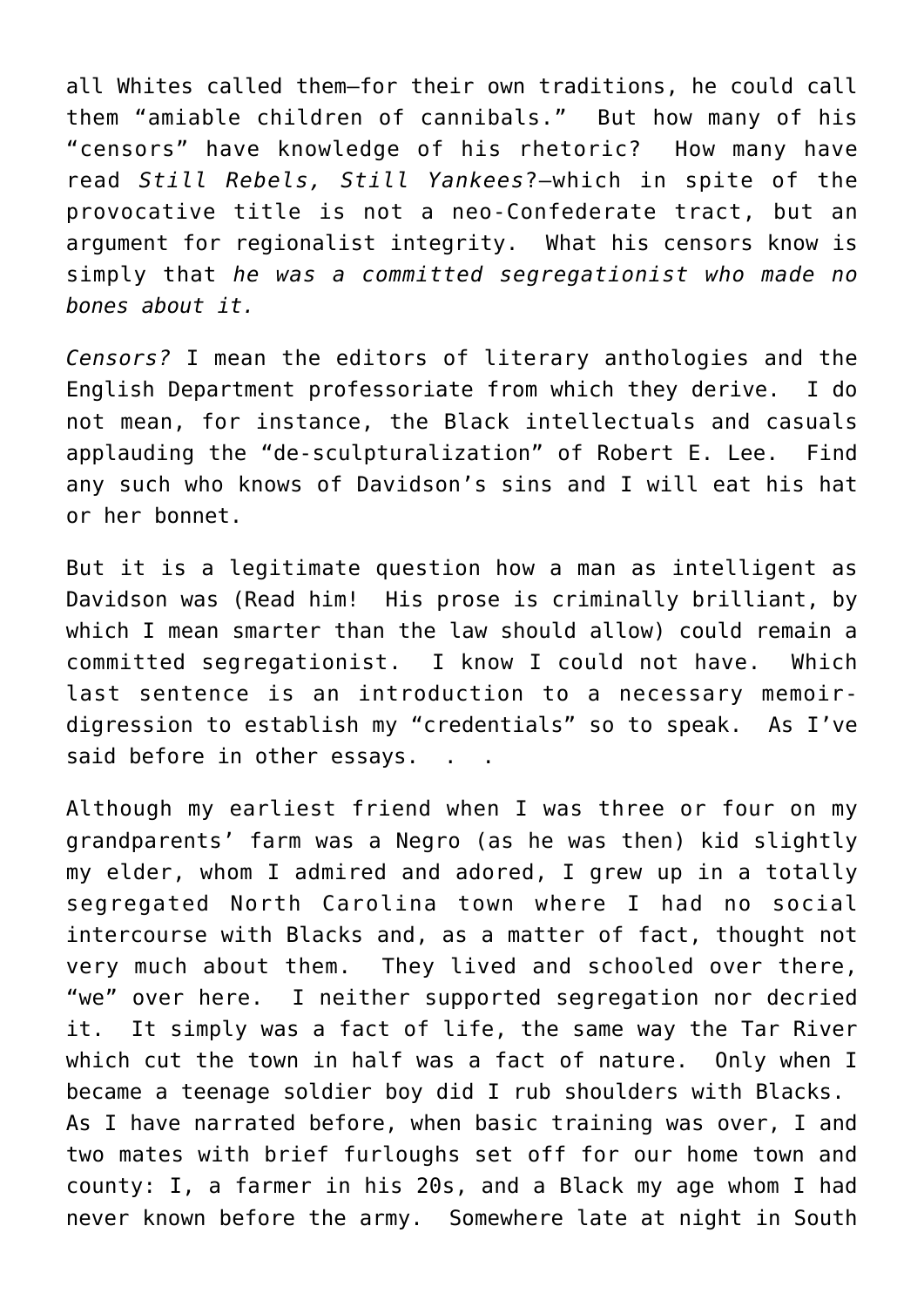Carolina we pulled into a truck stop to get coffee and burgers, walked into the diner and sat down at the counter. Now I quote from an earlier essay:

*The counter-man leaned over toward me—I was closest to him—and said, "What the hell you boys want? "What do you mean?" I answered, "We want coffee and something to eat." "Boy, I can tell by the way you talk you aint no Yankee. You ought to know better than this." "What do you mean?" I repeated. "Boy, you can't be that stupid. You know goddamned well we don't serve niggers here!" Oh my god! Good lord! This was no time or place for bravery, no place to make a "statement." Indeed, we were not trying to make a statement. We quietly got up and walked to the car as quickly as possible, and drove away. We did not speak. . . because we did not know what to say. I remember nothing else about that journey.*

Three Southerners of two races who had lived in a segregated society all our civilian lives. Yet after roughly four and a half months of integrated living we walked into a Carolina diner together as if it were normal behavior. There's a lot to be said about this, and I've said it before; but here I will cut to my conclusion. I have been told all my life that the racial attitudes that amount to racism and result in the institution of segregation are so deeply embedded they cannot be controlled, can only after lifetimes of time be modified to some livable level of social peace. My experience, which I offer this story as an example of, tells me the common knowledge is a lie. The attitudes and assumptions of a lifetime—or three lifetimes—could be forgotten after roughly 135 days, because rather than being so deeply buried in the psyche they were instead "bedded" so close beneath the surface as to make burial a joke. Meta-conclusion: racism is not an uncontrollable or at best barely-controllable psychological fact of human nature! It is a sociological disposition or habit which fades away. . . or is retained by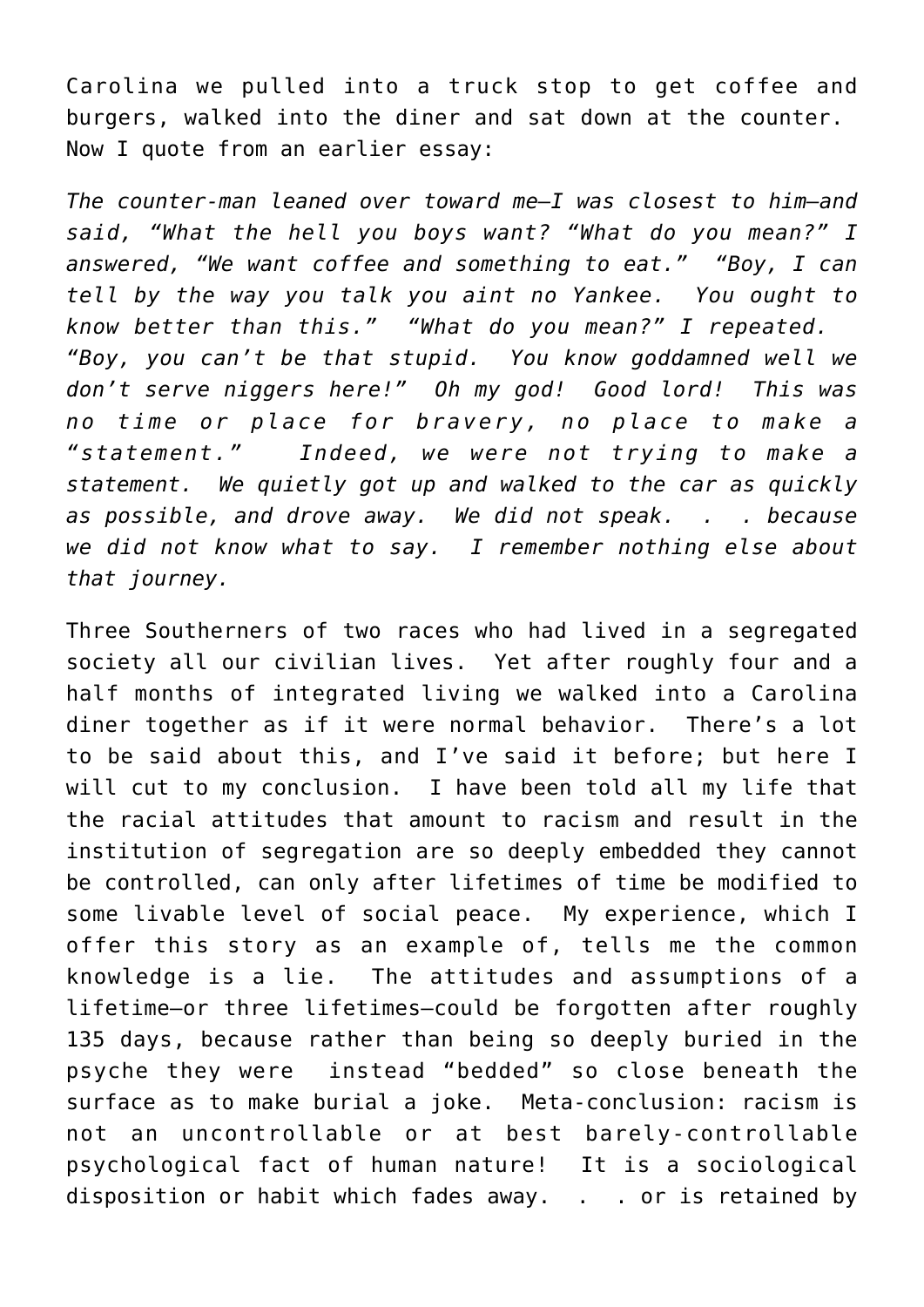a conscious mental act: that is, *it is a choice!* Seen this way, it is all the more deplorable.

Why Davidson made the choice—that Penn Warren for instance did not-I cannot know, . . but can think about, as I shortly will. I do not judge Davidson's choice *forgivable*, which has to mean I find it *unforgivable,* but I do find it—*now*, not *back then*—what shall I call it (?), ignorable. . . yes, *ignorable*! I am not going to keep ancient tabs on every man or woman like some demi-god of wrath. I have enough wrath to go about present tense. Donald Davidson, like most of the Agrarians, was a traditionalist conservative if there ever was one: he despised the laissez-faire capitalism that putative conservatives adore, and despised the liberalism that wished to shape America into a unified whole. Let each region have its own traditional character, as the South did, as New England did. In the title essay of *Still Rebels, Still Yankees* (first published in 1938 before the book was published in 1957) Davidson treated a semi-fictionalized Vermont Yankee and a Georgia Rebel with equal respect. (In fact Davidson loved Vermont, teaching every summer at Middlebury College's Bread Loaf Conference; he even bought a summer home there.) Neither Yankee nor Rebel is polemically hectored about reforms, no suggestion—quite the opposite—that they should learn the standards of thought and behavior of the

sophisticated mass metropolitan areas. Vermont should remain itself and Georgia itself. One might suspect (I do) that Davidson goes to such lengths praising the Vermont Yankee as a tactic in defense of the Georgia Rebel, as if to say "I don't object to Vermont's character; don't you object to Georgia's." For of course an integral part of the South's character was segregation, which Davidson barely mentions. It's not a morally satisfying argument, but it *is* a consistent one.

Davidson's title poem in *The Tall Men* is practically talismanic. The Tall Men are those who came over the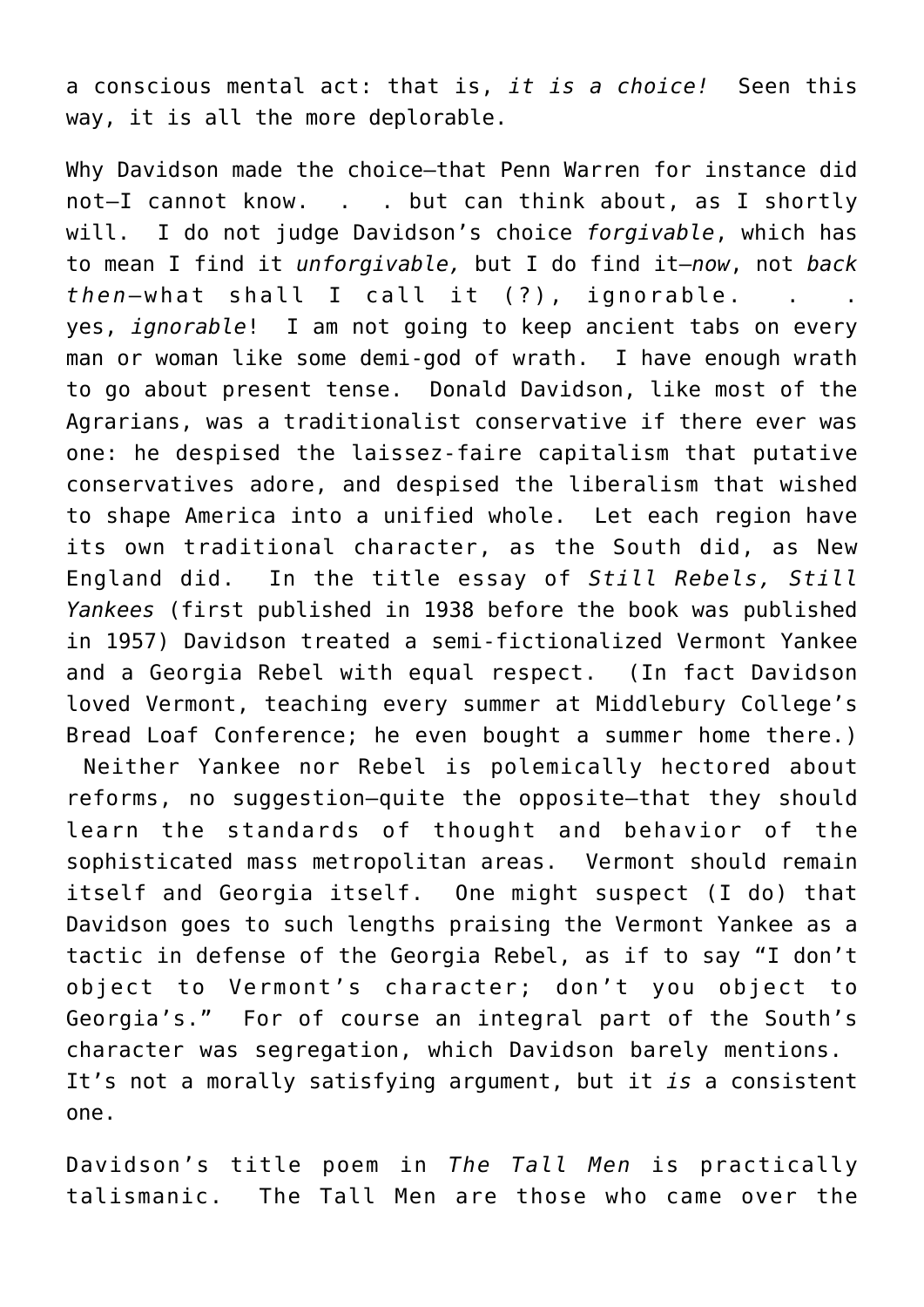mountains to Tennessee, "Who talked with their rifles" and tamed the land. One thinks naturally of Daniel Boone and others, Davidson was proud of his ancestors—and why shouldn't he have been? Even though they made "Bullets for words that said 'Give way, Red Man. / You have lived long enough.'" Or instead of "even though" maybe "because they did." Davidson was not writing for English professor types with Anglo-Saxon names publicly critical of their predecessors for taking the land from the Indians but privately glad they did. Davidson's public position makes clear that he was a White Supremacist, but, unless a narrative poem in praise of one's predecessors is racist (an impressively stupid assumption), Davidson's *oeuvre* is not White Supremacist poetry. . . not any more than Wagner's compositions are Anti-Semitic music. There's no comparison with the way Pound's Anti-Semitism invades his *Cantos.* Am I going to refuse to listen to Wagner's *Ring Cycle* because of his noxious opinions? I'm going to *ignore* those opinions, just as my Jewish spouse will set them aside without forgiving them. And in similar fashion and spirit I am going to ignore Davidson's defense of the segregation that is now irrelevant and return to his greatest poem, "Lee in the Mountains."

Which poem I mention for tactical reasons. It is a blank verse dramatic monologue or soliloquy of Robert E. Lee, no longer Confederate General but President of Washington College, renamed of course *Washington and Lee* after his death. Lee corrects the students who call him "General." He's only an old man in a dark suit. You sense that he's walking as he thinks about his disgraced father "Light Horse Harry," about his soldiers whom he mourns, about the war of course, about his own semi-disgrace with the loss of his citizenship. What he does not think about is any justification for his career. Nowhere in the poem is there the slightest hint of any spoken or implicit Confederate propagandizing. This is a portrait in reflection of a mortally injured man trusting in a just God and the hope of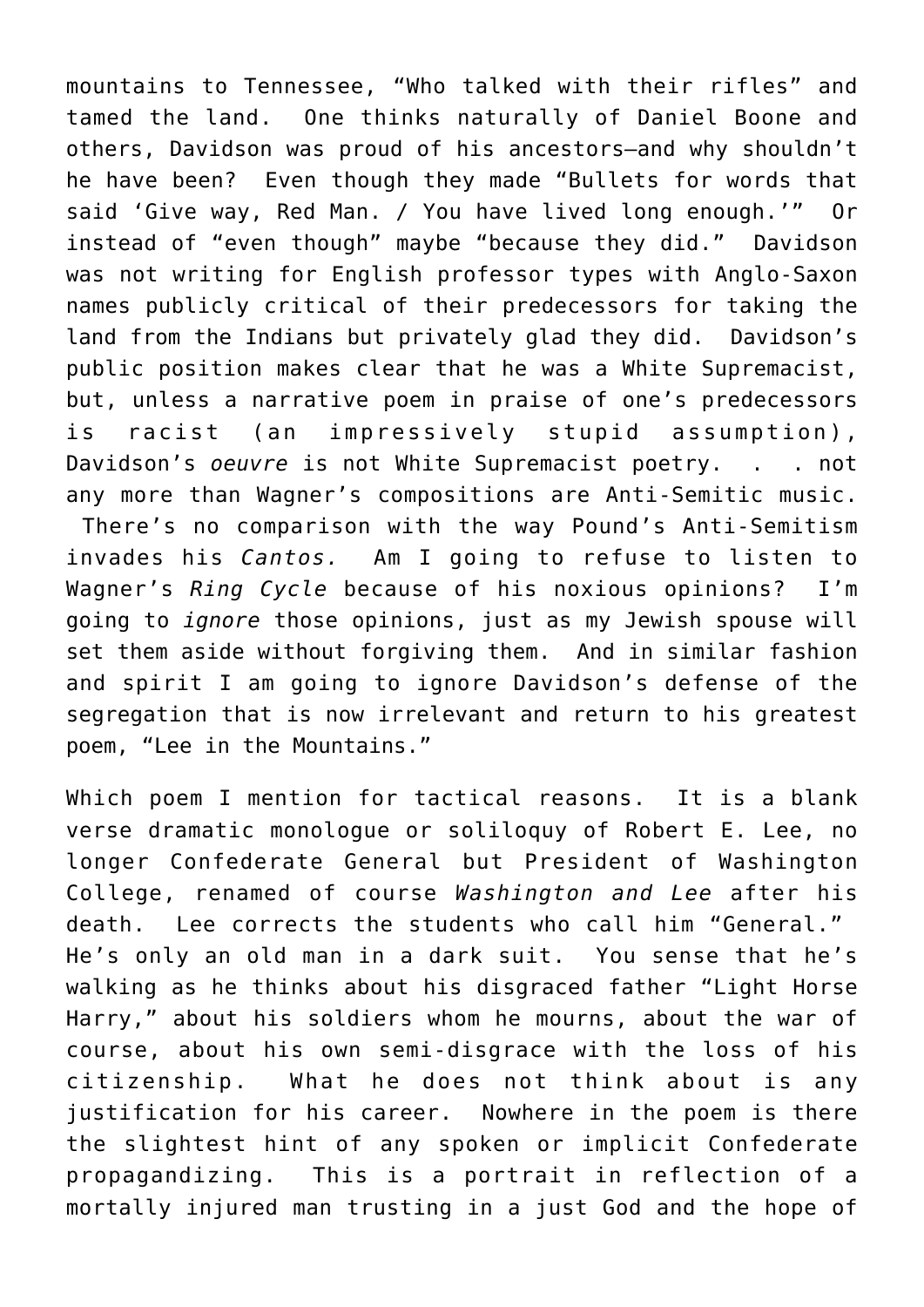heaven.

There really should be a *statue* of Lee in the Mountains!

A minor but loaded digression: Before I retired from college teaching it was my announced policy that students who wandered out of the classroom before an intermission (widespread habit nowadays) did so at their peril, and I actively imperiled those who so sinned against the life of the mind. In the week or two devoted to *Oedipus the King* in a Great Books course I would show an excellent brief film. During the scene in which Oedipus is slowly and dramatically-excruciatingly discovering his identity, a student exits the classroom at that very moment. I am enraged but also shocked the student is a pretty young girl instead of a male thug. I am seeking here now an idea of a hopelessly insensitive shmuck irrespective of race and gender. (Notice my spelling of *shmuck*—not to be confused with German *der Schmuck, the "jewelry."* I'm not writing about jewels.)

How much sensitivity does it require to know that Robert E. Lee was a tragic figure? A soldier whose creative intelligence and bravery was proven in the Mexican War; an excellent man, in the estimation of Abe Lincoln, who desired him to be chief of Union forces before Lee chose to go with his beloved Virginia; who for respectable reasons of loyalty to region made the wrong choice with respect to nation. Does anyone seriously think that was an easy choice to make? Is it not clear that such a judgement was a tortuous one? Anyone who does not see that must have a superficial mind. As Hegel put it in his reflections on tragedy, the tragic hero is trapped not between good and evil but between two recognizable goods in conflict. The shmuck will tell me the choice was not between two goods, but between freedom and slavery. A simple view and simple minded.

When Lee chose Virginia he was not thinking "I'll go with slavery." He was thinking of that river, that hill, this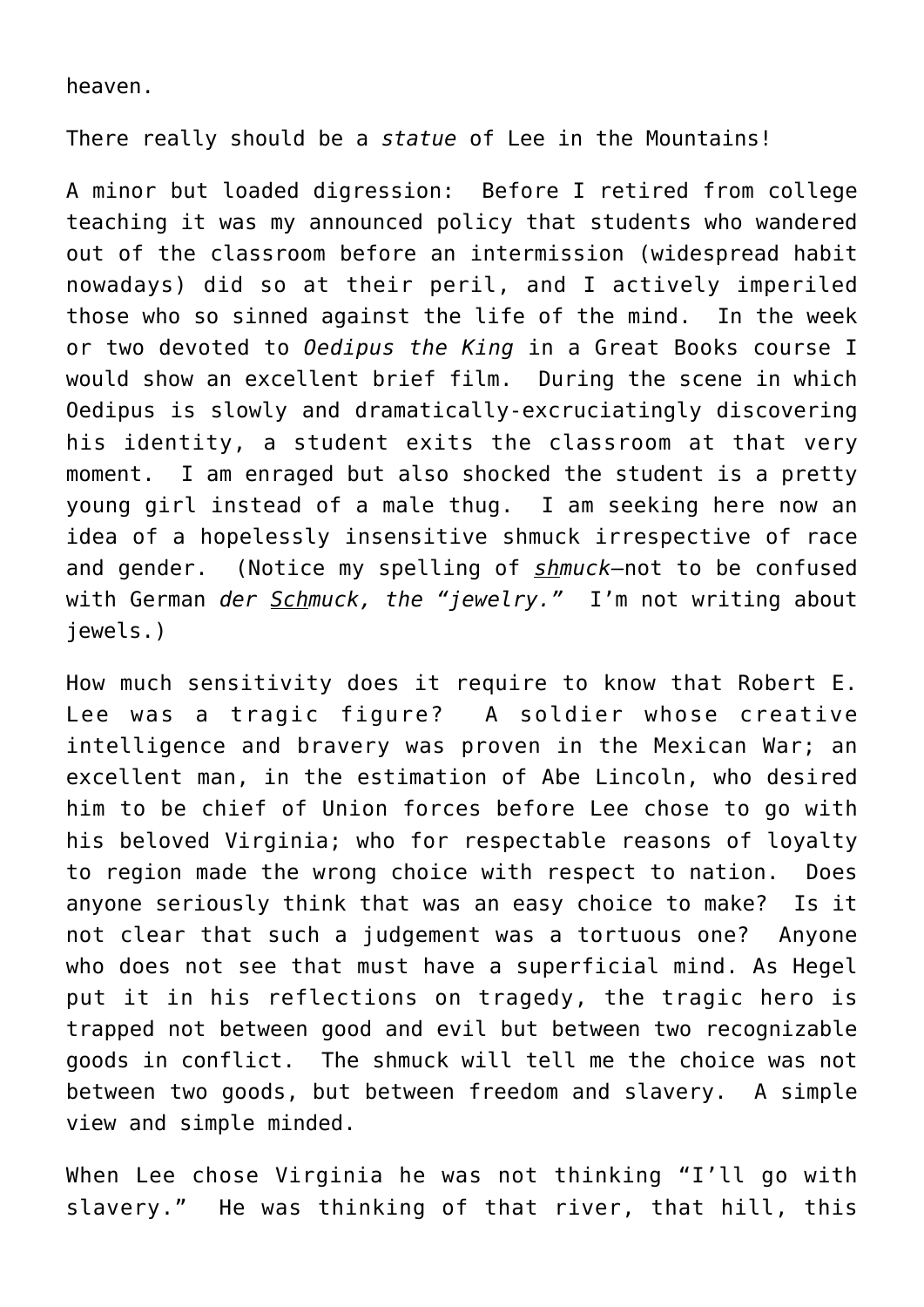house, my kin and beloved, deceased and alive, the years that have made me, countless precious memories, the experiences that identify me as *Virginian. . . Virginia* one of *these* united states (plural) older and more intimate than *The* United States (singular). Just as when Lincoln responded to secession he was not thinking "I must end slavery." He was thinking of the preservation of the Union at whatever cost was necessary. These are the facts, whether one thinks them simple or complex.

The liberal who looks like me (German and Scots-Irish) will dismiss the previous couple of paragraphs. Thinking (so to speak) a-historically, he or she will insist that people back then (who looked like me) must really have thought quite naturally and obviously, just as he or she conceives alternatives now, in defense of or protest against *slavery* pure and simple, no matter what other *secondary* issues were involved. Hence Lincoln and Lee made choices straight off to abolish and to preserve slavery. Might I share my judgment about such manner of thinking? It betrays a truly amazing degree of *self-absorption. . .* that's what.

It is hard for me to contain my contempt for this figure. It is mitigated for the moment only when I think instead of the disgusting professors at Washington and Lee who want the name *Lee* removed from an ancient university.

Black intellectuals (with maybe a few exceptions) will dismiss those same paragraphs, for somewhat similar but not *exactly* similar reasons. They are offended by the notion that principals of the Civil War should be understood to have had issues other than slavery on their minds. . . since that's what's on *their* minds, because a Black intellectual, if alive back then, would likely have been a slave, so things naturally get very personal. So his or her position is easier to understand and even sympathize with. Put it another way: his or her self-absorption is more forgivable. But it is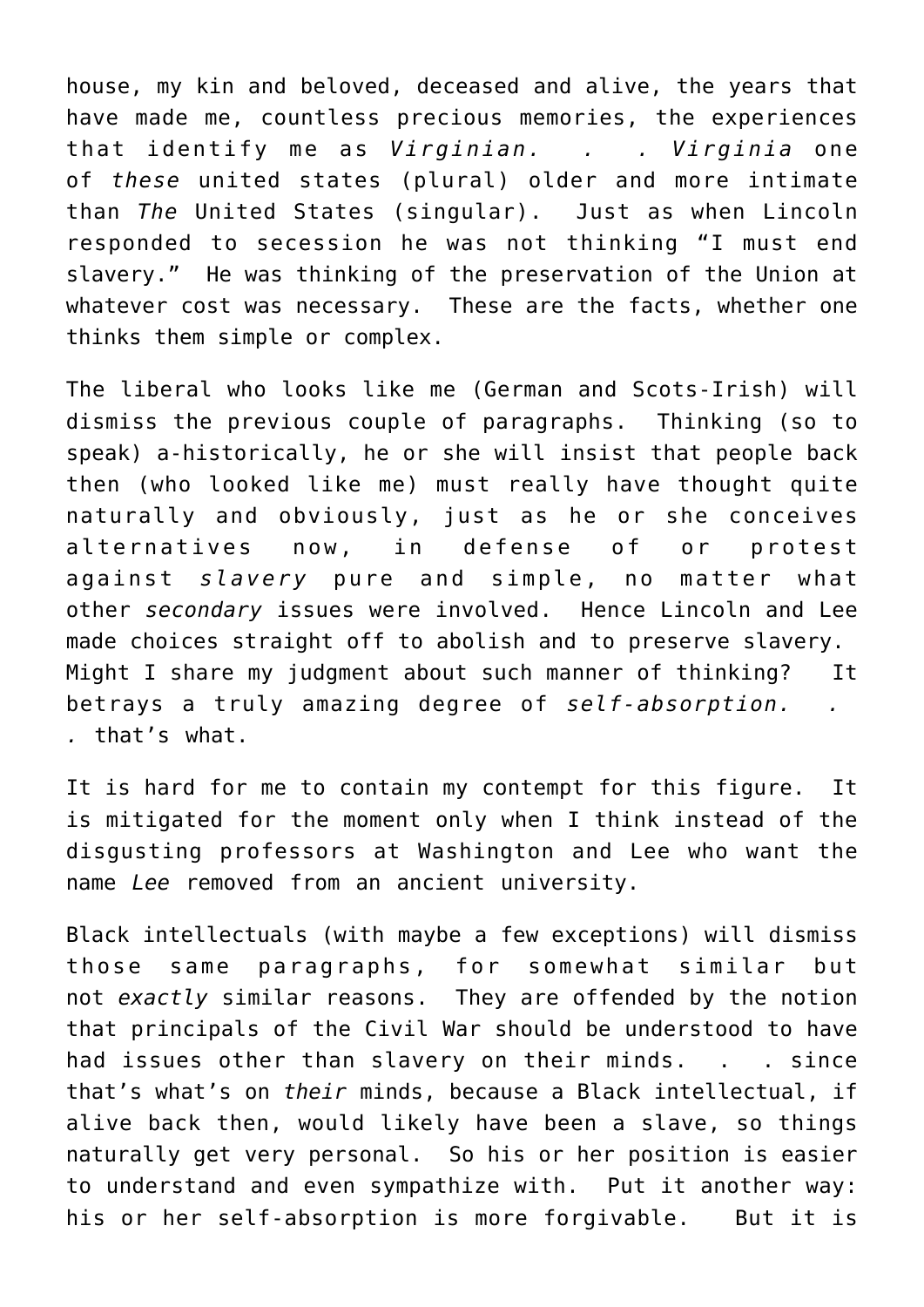self-absorption nonetheless!

I am perfectly aware that it could be said that I am asking for a hell of a lot when I *apparently* suggest that a Black intellectual should be able to sympathize with a Confederate general; but what's *apparent* here is deceiving. I'm not talking about sympathy at all. I'm thinking about *empathic* capabilities—which requires here another digression, if I am to make myself at all clear.

Personal experience and intellectual interests—not unrelated—have led me to essayistic reflections on *Wehrmacht* veterans of World War II, both a friend of mine much older than I and those I never met. Through a pure act of the imagination I can put myself in the position of my late friend Jaspar, never a Nazi but not brave enough, by his own admission, to risk saying No to induction and consequent service on the Russian front. Not being devoid of imagination, obviously, I can figure out what it must have been like to come of age in a militaristic totalitarian state not comparable to the U.S.A. in which I came of age. It is more of a task, but not impossible, to grasp Colonel Claus von Stauffenberg, who unsuccessfully tried to assassinate Adolf Hitler.

Hold on! I can only pretend or hope to imagine having the courage to do something on that order. Pretense to high deeds is easy. But before that day in July 1944 Stauffenberg served the regime bravely in Poland, North Africa, and Russia, losing a hand and an eye in battle. While I find his attempt to kill Hitler glorious but beyond my serious imagining, I find his prior service well within my ability to grasp. A Bavarian Count and professional soldier, a warrior, he did what professionals of arms do while thinking it above politics, and he continued to do it even as his contempt for the *Fuehrer* and the Nazi regime grew. I can imagine that—and I could imagine it even had I not joined the army as a teen, totally unconcerned who the president was or which party held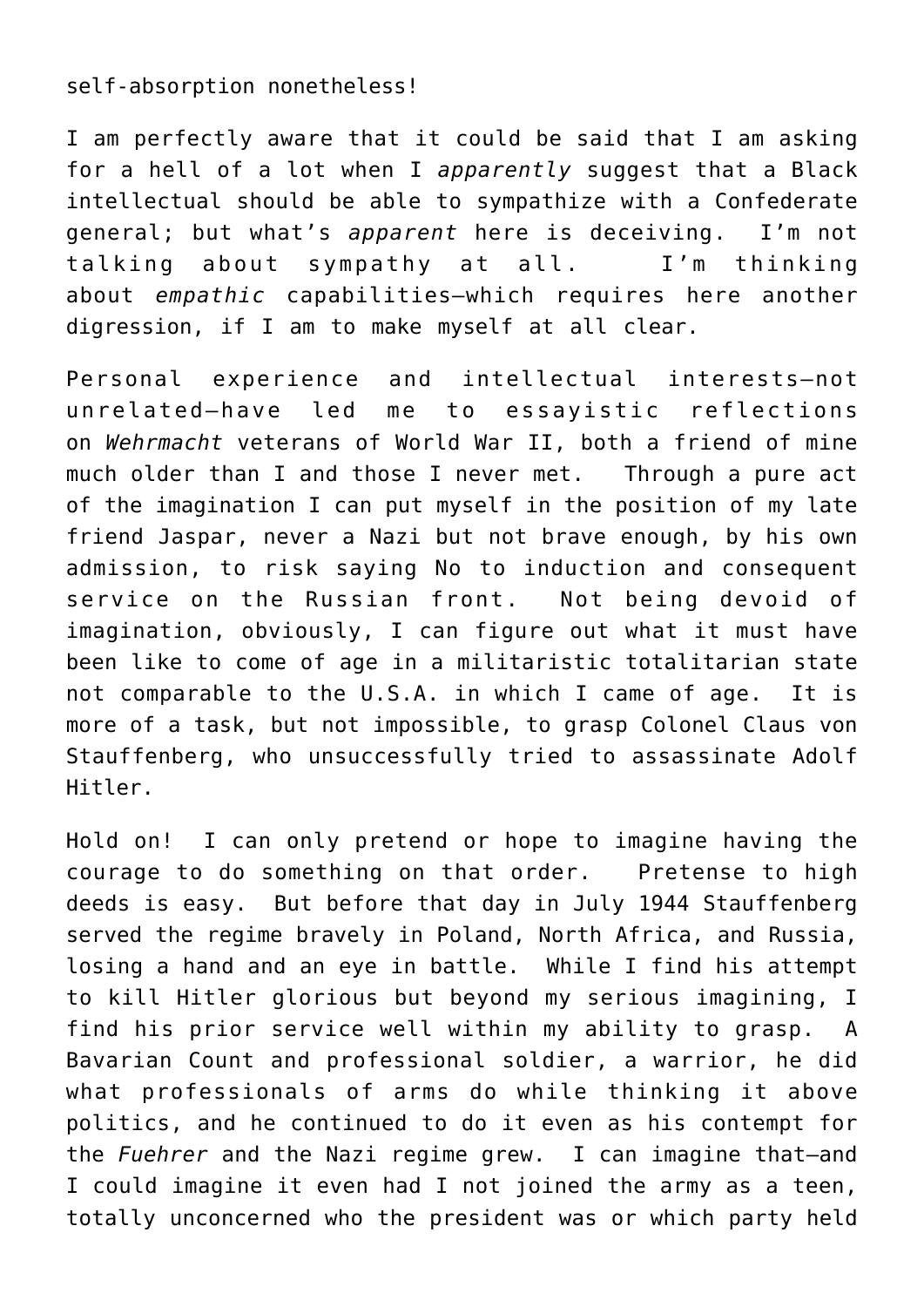power. It is only a matter, not of sympathy, but putting oneself in one's mind in the position of someone else. Empathy. And that's what an intellectual of whatever shade (racial or political) should do if one is to make historical judgments—and if one can't, one is an intellectual in claim only and an opinionated partisan in fact.

Why should it be so difficult for a Black critic-in-retrospect of the Confederacy to empathize at all with a Confederate? Why should self-absorption be so utterly compelling? I with no experience of being anything other than a guy who looks German or Scots-Irish am capable of standing in a Black's shoes—although evidently not capable of inhabiting a Black intellectual's mind. Why cannot he stand in a Confederate soldiers boots? To answer 'cause he's black strikes me as a dangerous thing to say. Indeed, it sounds racist to me. Although I'm sure that if I asserted that he has no empathic capacity when racial-ethnic differences are involved at all, I'm the one who would be charged with racism. Well. . . I don't think it's so much a matter of he or she *cannot* empathize but *will not:* that is, a polemical choice. Will not give in an inch; feels so good not to. And since I'm already living dangerously with these speculations I might as well have the guts to risk more danger. .

While a Professor of Philosophy I also, on loan, taught the occasional Literature course; especially when the English department was short of someone available to talk about Shakespeare I jumped at the chance. The students, usually two-thirds or more Black, seemed to enjoy my cranky opinions—about Shylock for instance, or especially maybe about Othello, whether Moor or African less important than "Other." I'd like to share some of the students' insights but that would lead us too far astray. Suffice it to say they were totally "into" the subject, whether the subject was racially loaded as in *The Merchant of Venice* or *The Tragedy of Othello* or free of social or political relevance as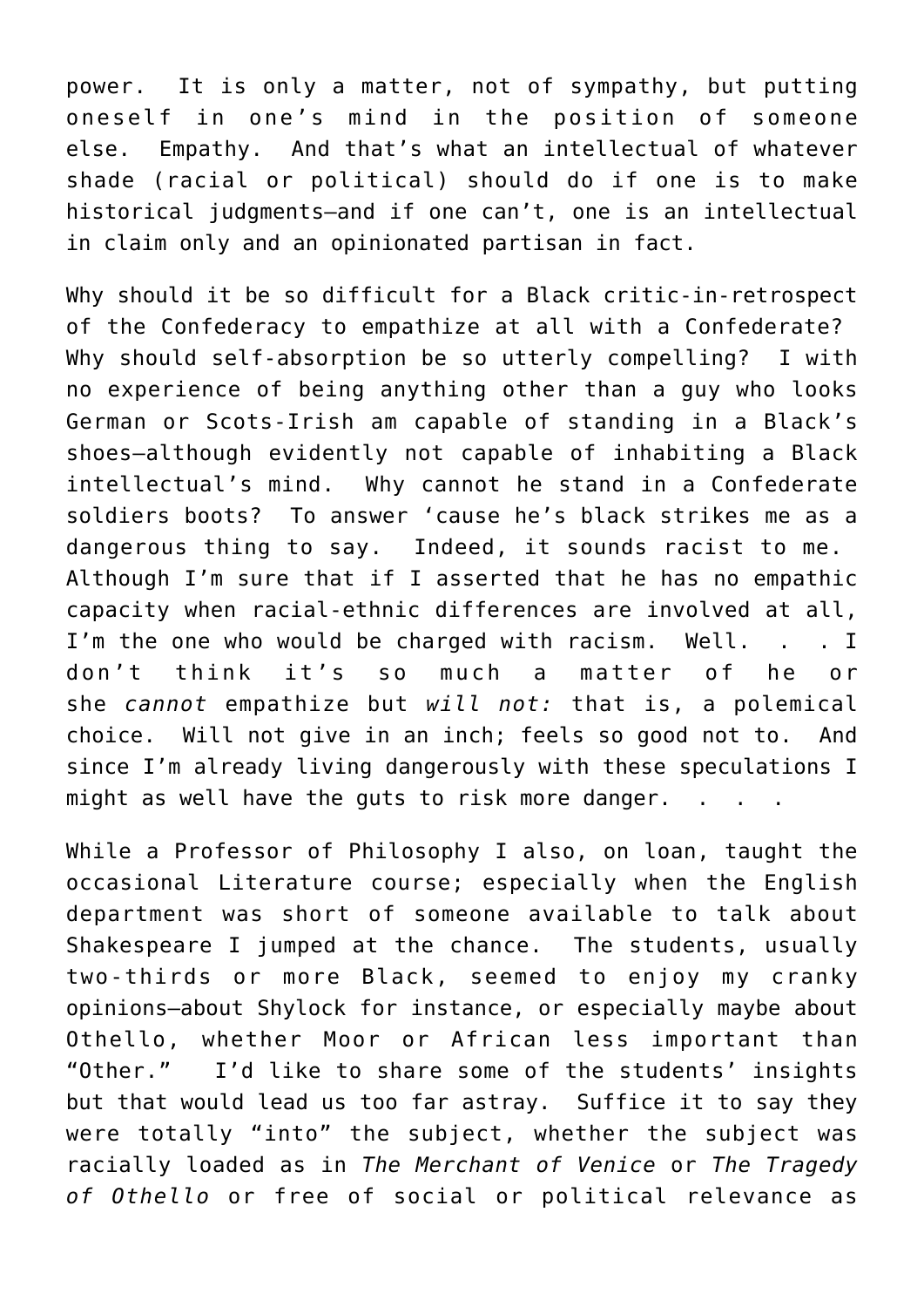in *A Midsummer Night's Dream.* I remember one energetic discussion, although I don't recall which play, when a young Black woman, apparently unprovoked by any specific instance, pierced the classroom with the stiletto remark "Shakespeare is a genius," announced in a tone of unlimited joy.

The Black intellectual and white liberal cohorts, habitually pursuing statues and flags (about which later), would not feel comfortable in that classroom, even if only visitors. They are not truly as "intellectual" as my unsophisticated students experiencing the life of the mind. There would be nothing there for the visitors who are turned on only by protest. What my students were feeling would be foreign to them: intellectual joy.

The Self-Absorbed become Shmucks when they are incapable of the least degree of empathy with the tragic protagonist in literature or life. I don't invite either the Blacks or those who look like me to visit Davidson's "Lee in the Mountains," or should they do so to let me know. I have no capacity left to extend sympathy to minds so crippled and incapable of sympathetic or empathetic extension.

But it is one thing not to read a book—by Donald Davidson or anyone else. It is quite another thing—and I have said this before—to tear down a sculpture, a work of visual fine art, so that no one else can see it, those that might see in it what you cannot see in it because you think that what you see is all there is to see. For that is tantamount to burning a book!

I can distinguish between *this* statue and *that.* Why can't the shmuck? Unless its aesthetics are (is?) exquisite such that it gives pleasure, I have no investment of any kind in a statue of Jefferson Davis. A certain kind of distinction that history provides aside, the most distinguished thing about him was his lovely and brilliant wife Varina. I am not offended by the historical distinction because after all there was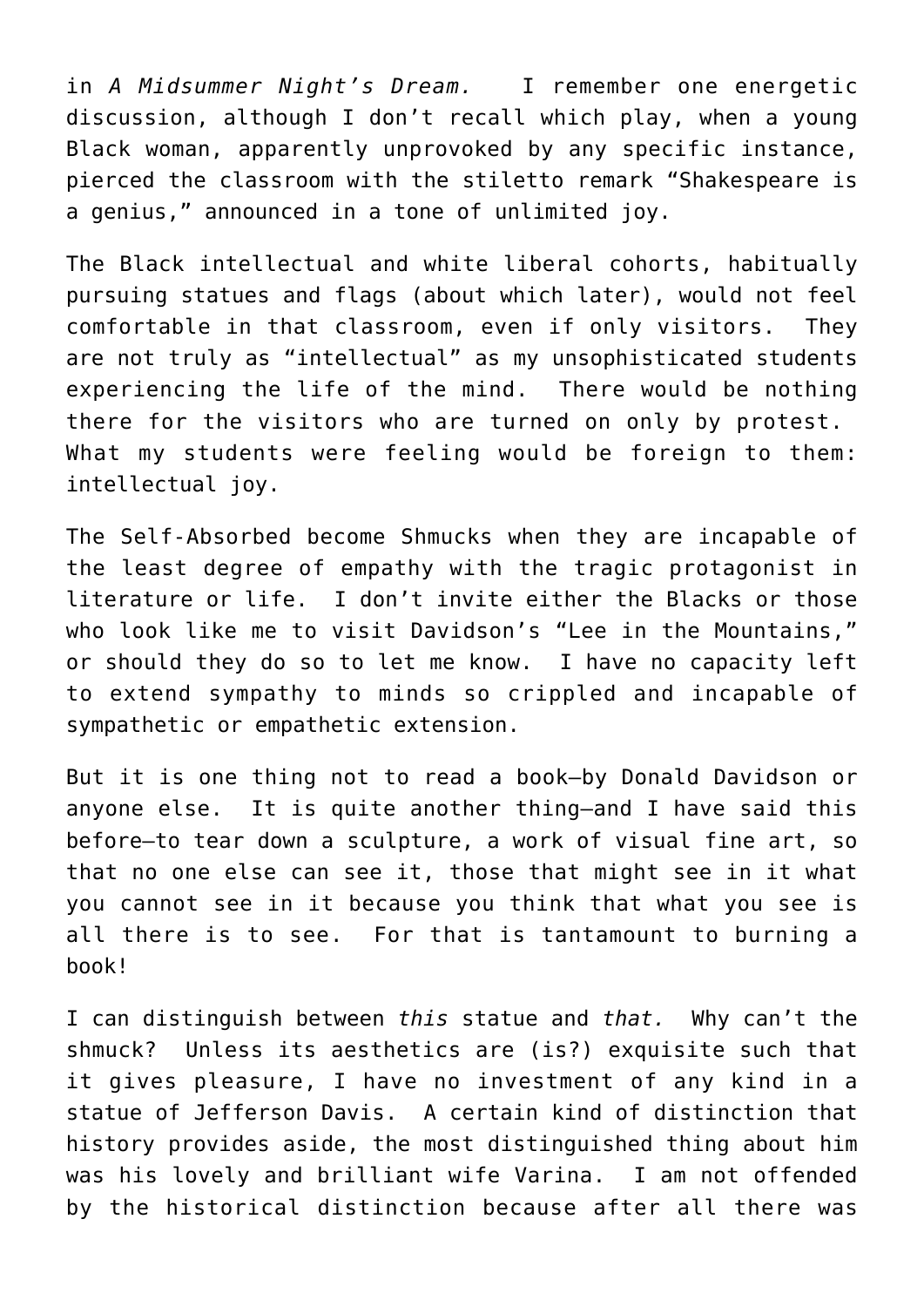indeed a Confederacy, and he was indeed its President, and the destruction of all evidence of those facts is akin to the Stalinist rewriting of history. And the notion that the preservation physically of that evidence is necessarily a celebration and retroactive endorsement of the Confederacy is only a figment of the shmuck's imagination. In any case, I am not willing to go to the barricades in defense of Jeff Davis's sculptural remembrance. He was only a second rate politician. His statue—which I have never seen, by the way—is not a testament to a brave soldier as Lee's is. . . . or now *was*.

Nor will I go to the barricades for Nathan Bedford Forrest, although a brave soldier also, whom Shelby Foote, interviewed in Ken Burns' epic of the Civil War, called a military genius. My reason? The memory of his extraordinary bravery in battle is partially erased by his civilian profession, slave-dealer, and his post-war avocation, Ku-Klux-Klan enthusiast. Which does not mean I will help tear it down, for reasons already implicit.

And I might as well say something about the flag issue. The Confederate flag, which I've never owned, I've always thought more beautiful than the "Stars and Stripes"; but who can account for aesthetic taste? The "Stars and Bars" did *become* the banner of the CSA, but its tenure as such was brief. With the war over it *became* almost as many things as there were people with memories and school instructions. For "Neo-Confederates," those people who with the war lost "never gave up," the flag was the symbol of "The Lost Cause"—the cause lost, by the way, was the war itself, a romantic notion, not slavery itself: who the hell do the shmucks think wanted or were foolish enough to think it possible to re-install "the peculiar institution"?

For most Southerners the flag was simply a broad symbol of the South itself, an emblem of regional pride (which Donald Davidson wrote so much about). I just now used the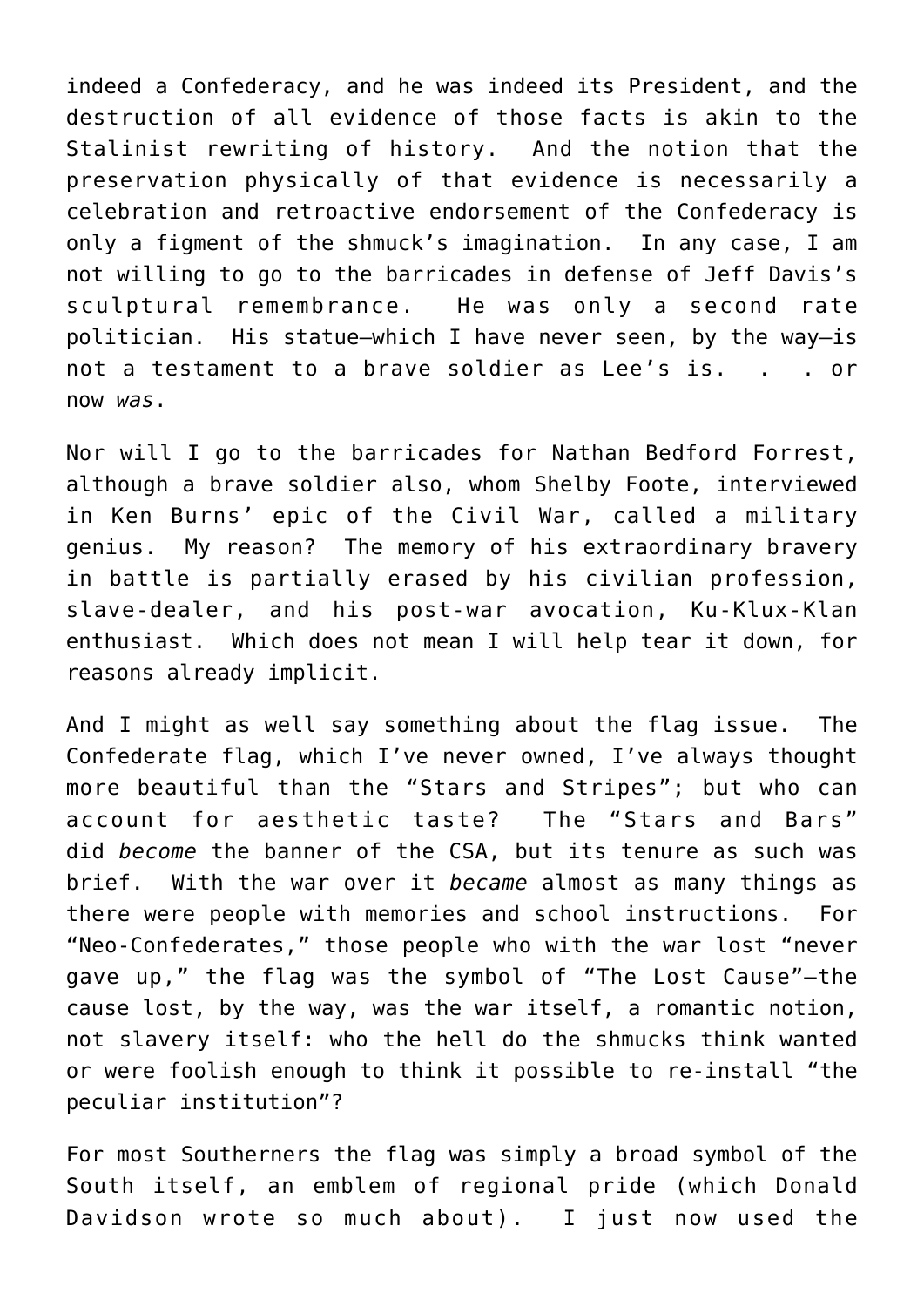word *simply*—but that's misleading. The *pride* was in the South's differences: its conflicting natural beauties, from swamps to mountains to seashores and god knows what; its *rural* nature (mythically not compromised by the encroaching urban), which insured—so Jefferson proclaimed—the natural simplicity of its population not compromised by effete urban sophistication; in general "the Southern way of life" even if that meant racial social boundaries; and even the complicated pride in suffering and tragedy, as if to boast with an oddly superior irony, "We are the only Americans ever to have known defeat." "The Irony of Southern History" the great C. Vann Woodward called it.

And for many, maybe most, the flag meant simply—and this time I mean *simply*—our grandpas and grandmas we are enjoined never to forget. And I confess—I who have not resided in the South since I graduated from college—whenever I see the flag the first thing that comes to my mind is my father. . . who never had the Stars and Bars on his windshield, and who never so much as mentioned the Lost Cause as I can remember, and never uttered the word *Yankee,* and who—as I've said before—slapped me out of my chair when at ten I uttered the word *Nigger. . .* who was born on a dirt farm in North Carolina only 33 years after Lee's surrender.

Only for the liberals, Black and White, does the Confederate flag mean slavery.

It may suggest the size of my disgust if I confess an ugly thought that has crossed my mind more than once. Do these right-thinking people, who would and do cleanse the cultural environment of certain statues and banners, enjoy the pleasing sense of power that, famously, Joseph Goebbels felt when he set books afire? I think I have asked a merely rhetorical question.